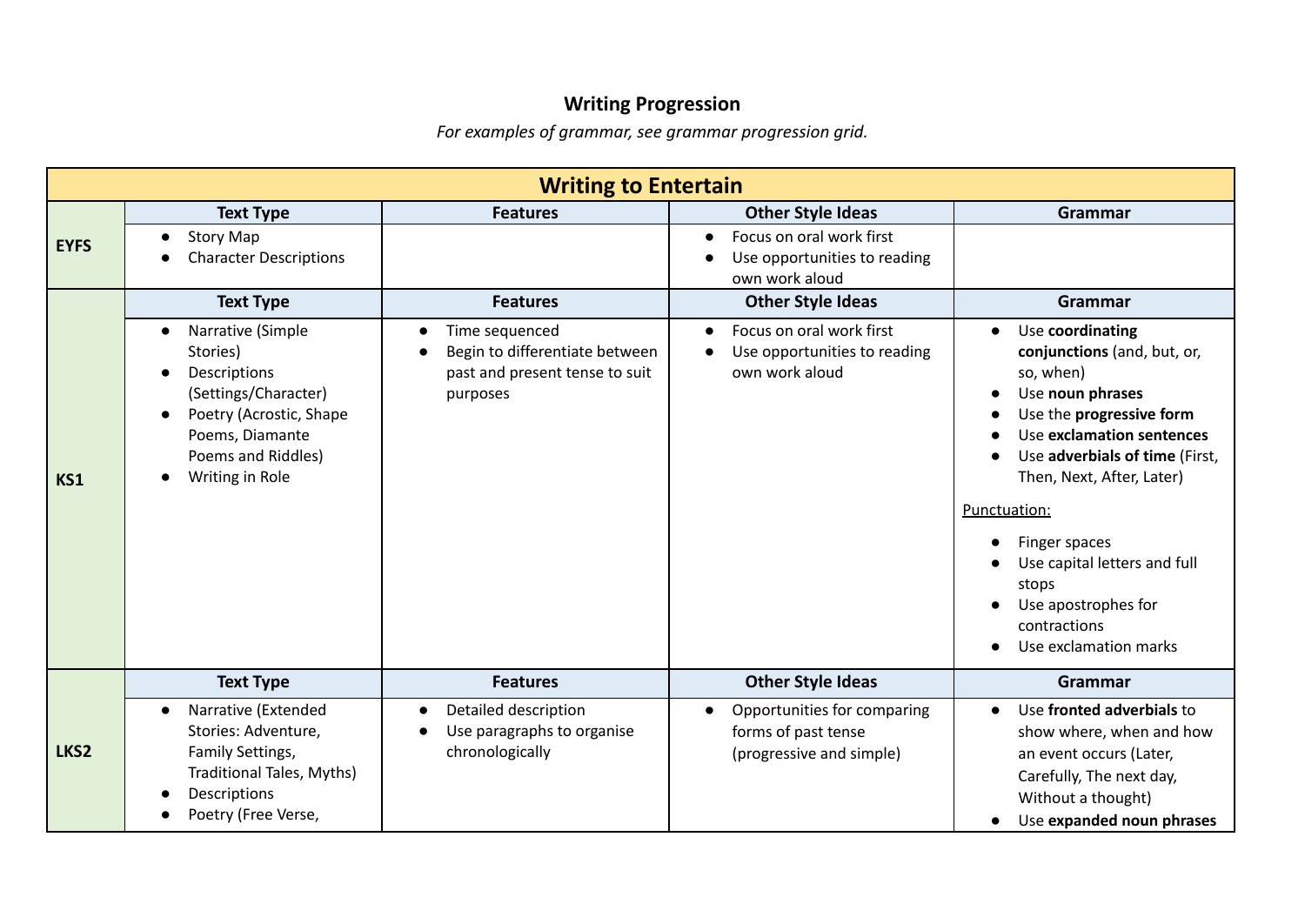|      | Haikus, Limericks,<br>Kennings)<br>Characters/settin<br>$\bullet$<br>gs                                                                                                                                                               |                                                                       |                                                                                          | Use subordinate clauses (if,<br>$\bullet$<br>when, because, while, as,<br>until, whenever, once)<br>Use nouns and pronouns for<br>$\bullet$<br>clarity and cohesion                                                                                                |
|------|---------------------------------------------------------------------------------------------------------------------------------------------------------------------------------------------------------------------------------------|-----------------------------------------------------------------------|------------------------------------------------------------------------------------------|--------------------------------------------------------------------------------------------------------------------------------------------------------------------------------------------------------------------------------------------------------------------|
|      |                                                                                                                                                                                                                                       |                                                                       |                                                                                          | Punctuation:<br>Use of inverted commas for<br>$\bullet$<br>direct speech<br>Use of apostrophes for<br>$\bullet$<br>possession, including plural<br>nouns<br>Use of commas after fronted<br>$\bullet$<br>adverbials and subordinate<br>clauses                      |
|      |                                                                                                                                                                                                                                       |                                                                       |                                                                                          |                                                                                                                                                                                                                                                                    |
|      | <b>Text Type</b>                                                                                                                                                                                                                      | <b>Features</b>                                                       | <b>Other Style Ideas</b>                                                                 | Grammar                                                                                                                                                                                                                                                            |
| UKS2 | Narrative (Extended<br>$\bullet$<br>Stories: Variety of<br>Settings)<br>Descriptions<br>$\bullet$<br>(Characters/Settings)<br>Poetry (Free Verse,<br>$\bullet$<br>Kennings, Sonnet, Iambic<br>Pentameter)<br>Play Script<br>$\bullet$ | Detailed description<br>Use paragraphs to organise<br>chronologically | Use of a range of tenses to<br>$\bullet$<br>indicate changes in timing,<br>sequence etc. | Use subordinate clauses (if,<br>$\bullet$<br>when, because, while, as,<br>until, whenever, once, since,<br>although, unless, rather)<br>Use relative clauses<br>Use a wide range of<br>sentence structure for<br>interest<br>Use -ing and -ed openers<br>$\bullet$ |
|      |                                                                                                                                                                                                                                       |                                                                       |                                                                                          | Punctuation:<br>Use brackets                                                                                                                                                                                                                                       |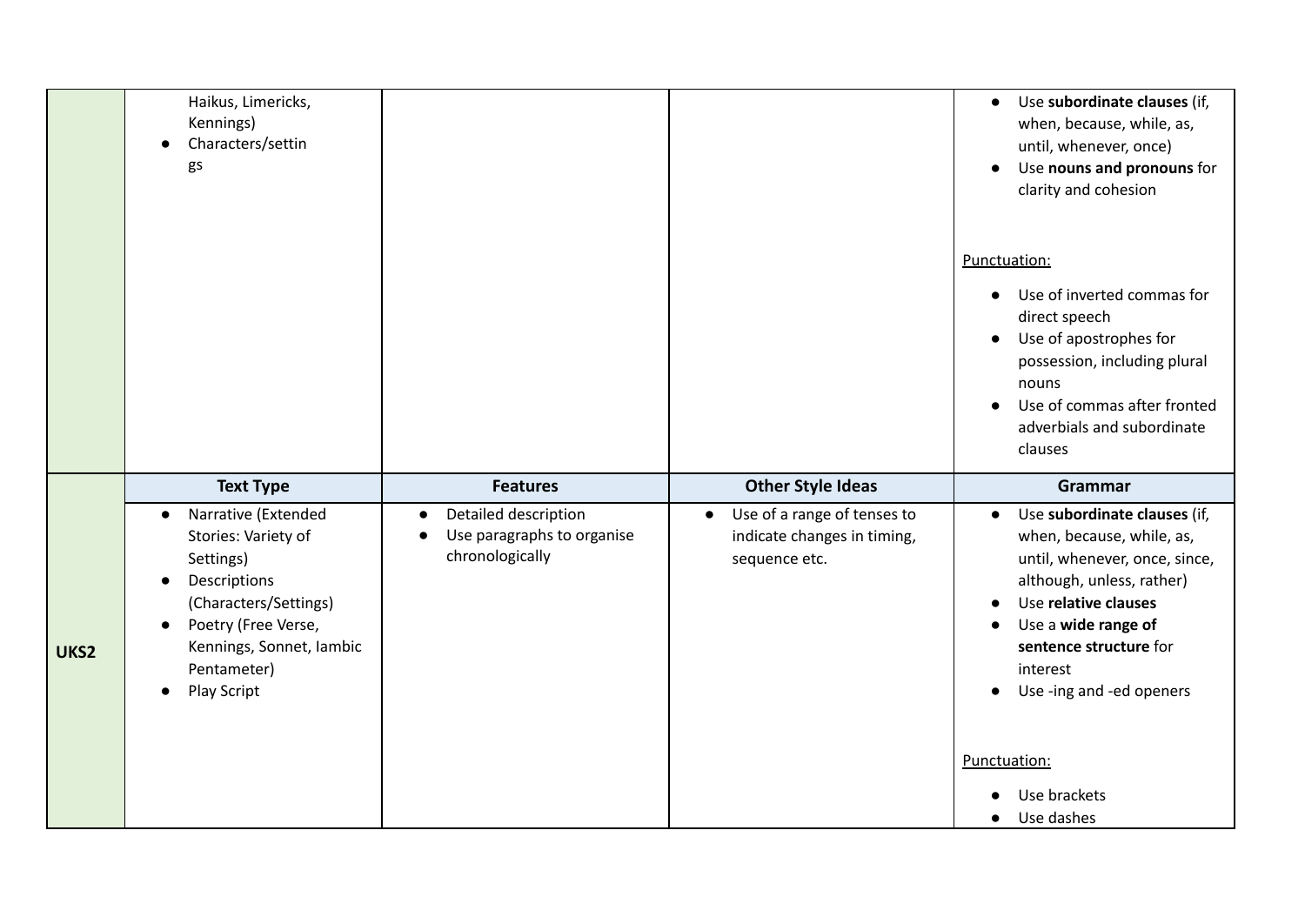|  |  | Use colons     |
|--|--|----------------|
|  |  | Use semicolons |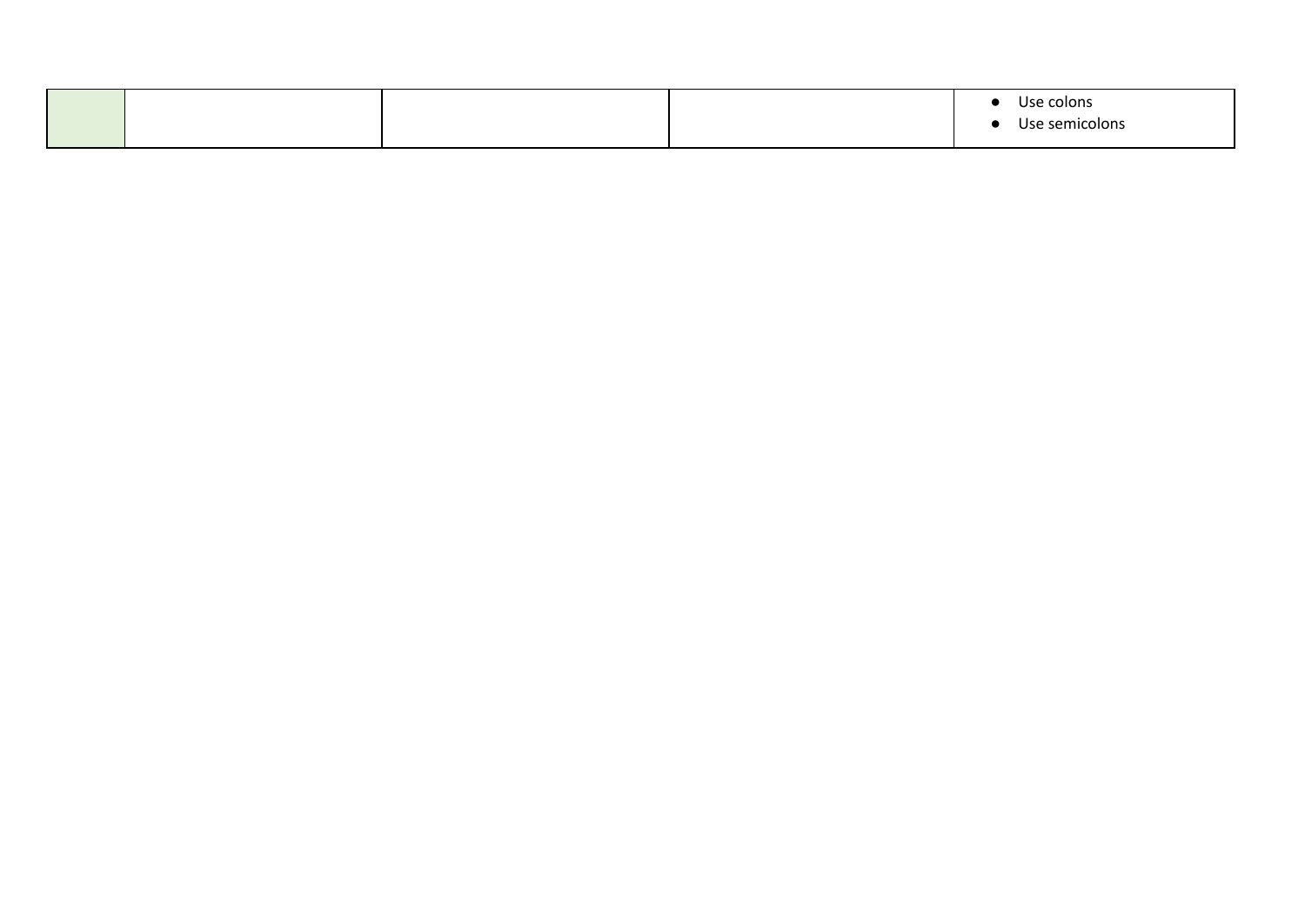|             | <b>Writing to Inform</b>                                                                                                          |                                                                             |                                                                                             |                                                                    |  |  |
|-------------|-----------------------------------------------------------------------------------------------------------------------------------|-----------------------------------------------------------------------------|---------------------------------------------------------------------------------------------|--------------------------------------------------------------------|--|--|
|             | <b>Text Type</b>                                                                                                                  | <b>Features</b>                                                             | <b>Other Style Ideas</b>                                                                    | Grammar                                                            |  |  |
| <b>EYFS</b> | Recount<br>$\bullet$<br>Letter<br>Instructions<br><b>Wanted Poster</b><br>Labelling Diagrams etc<br>Posters<br>Lists<br>$\bullet$ | Appropriate use of past and<br>$\bullet$<br>present tense<br>Numbered steps | Use of images.<br>$\bullet$<br>Could use a writing frame to<br>$\bullet$<br>structure ideas |                                                                    |  |  |
|             | <b>Text Type</b>                                                                                                                  | <b>Features</b>                                                             | <b>Other Style Ideas</b>                                                                    | Grammar                                                            |  |  |
|             | Recount<br>$\bullet$<br>Letter                                                                                                    | Appropriate use of past and<br>$\bullet$<br>present tense                   | Could use a writing frame to<br>$\bullet$<br>structure ideas                                | Use coordinating conjunctions<br>$\bullet$<br>(and but so or)      |  |  |
|             | Instructions                                                                                                                      |                                                                             | Use of images<br>$\bullet$                                                                  | Use subordinating conjunctions<br>$\bullet$<br>(when if because)   |  |  |
|             |                                                                                                                                   |                                                                             |                                                                                             | Use noun phrases which inform<br>$\bullet$                         |  |  |
|             |                                                                                                                                   |                                                                             |                                                                                             | Use commas to separate items<br>in a list                          |  |  |
| KS1         |                                                                                                                                   |                                                                             |                                                                                             | Use exclamation sentences<br>where appropriate                     |  |  |
|             |                                                                                                                                   |                                                                             |                                                                                             | <b>Adverbials (First Firstly Next</b><br>$\bullet$<br>After Later) |  |  |
|             |                                                                                                                                   |                                                                             |                                                                                             | Punctuation:                                                       |  |  |
|             |                                                                                                                                   |                                                                             |                                                                                             | Finger spaces                                                      |  |  |
|             |                                                                                                                                   |                                                                             |                                                                                             | Capital letters                                                    |  |  |
|             |                                                                                                                                   |                                                                             |                                                                                             | Full stops                                                         |  |  |
|             |                                                                                                                                   |                                                                             |                                                                                             | <b>Question mark</b>                                               |  |  |
|             |                                                                                                                                   |                                                                             |                                                                                             | Apostrophes to mark possession                                     |  |  |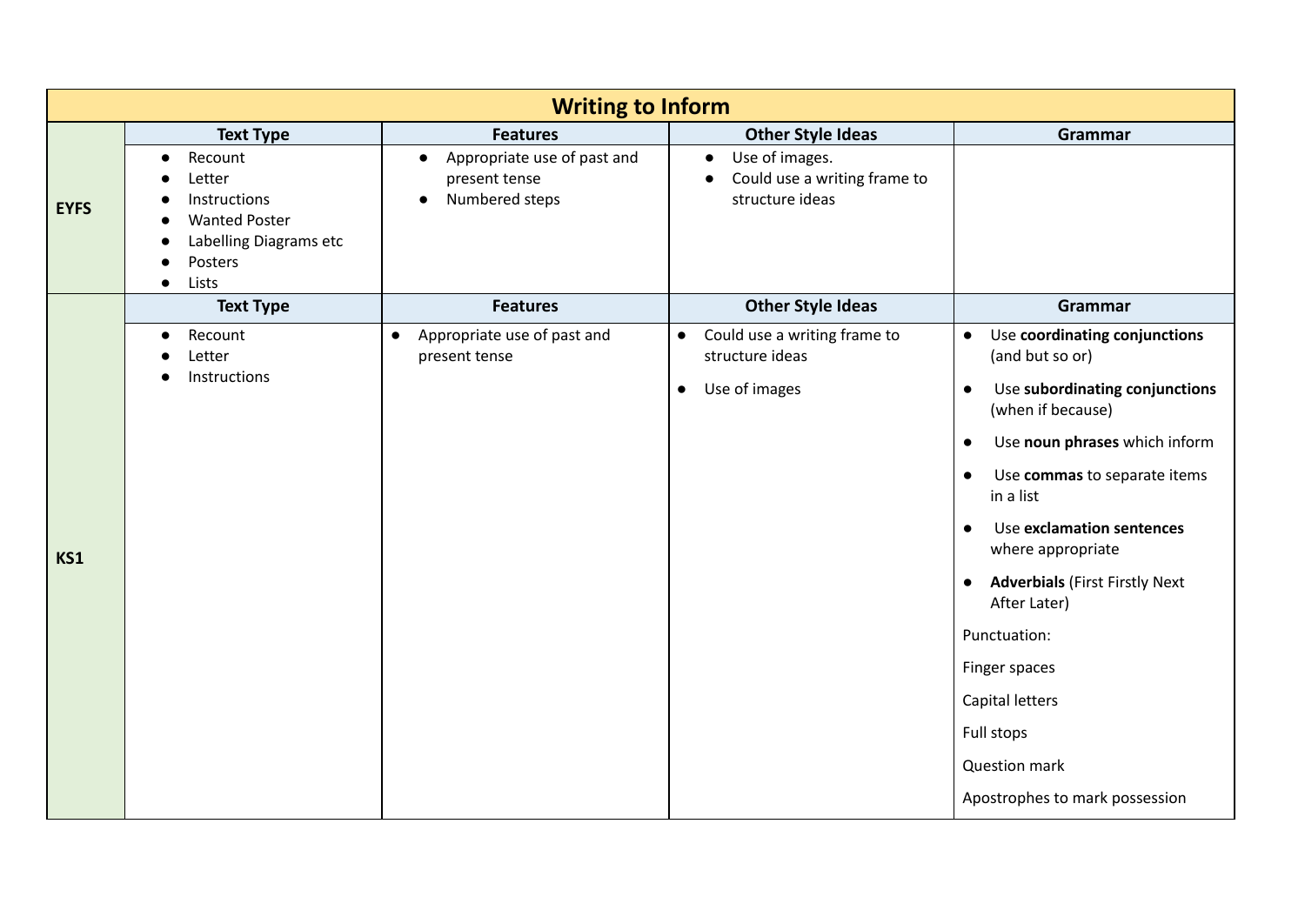|      | <b>Text Type</b>                                                          | <b>Features</b>                                                                                     | <b>Other Style Ideas</b>                                                                                                      | Grammar                                                                                                                                                                                                                                                                                                                                                                                                               |
|------|---------------------------------------------------------------------------|-----------------------------------------------------------------------------------------------------|-------------------------------------------------------------------------------------------------------------------------------|-----------------------------------------------------------------------------------------------------------------------------------------------------------------------------------------------------------------------------------------------------------------------------------------------------------------------------------------------------------------------------------------------------------------------|
| LKS2 | Explanation<br>$\bullet$<br>Recount<br>Letter<br>Biography<br>News report | Paragraphs used to group related<br>$\bullet$<br>ideas<br>Subheadings to label content<br>$\bullet$ | May be built around a key image<br>$\bullet$<br>Use techniques to highlight key<br>$\bullet$<br>words (bold, underline, etc.) | Subordinating conjunctions to<br>$\bullet$<br>join clauses, including as openers.<br>(when before after while because<br>if)<br><b>Adverbials (First Firstly Before</b><br>$\bullet$<br>After Later Soon Also In addition<br>However)<br>Expanded noun phrases<br>$\bullet$<br>Commas to separate adjectives in<br>$\bullet$<br>a list<br>Begin to use present perfect<br>$\bullet$<br>tense to place events in time. |
|      |                                                                           |                                                                                                     |                                                                                                                               | Punctuation:<br>Consolidate four main<br>$\bullet$<br>punctuation marks (., !?)<br>Use capital letters for proper<br>$\bullet$<br>nouns<br>Use commas to mark fronted<br>adverbials<br>Use commas to mark<br>$\bullet$<br>subordinate clauses<br>Use inverted commas for<br>direct speech<br>Use bullet points to list items<br>$\bullet$                                                                             |
|      | <b>Text Type</b>                                                          | <b>Features</b>                                                                                     | <b>Other Style Ideas</b>                                                                                                      | Grammar                                                                                                                                                                                                                                                                                                                                                                                                               |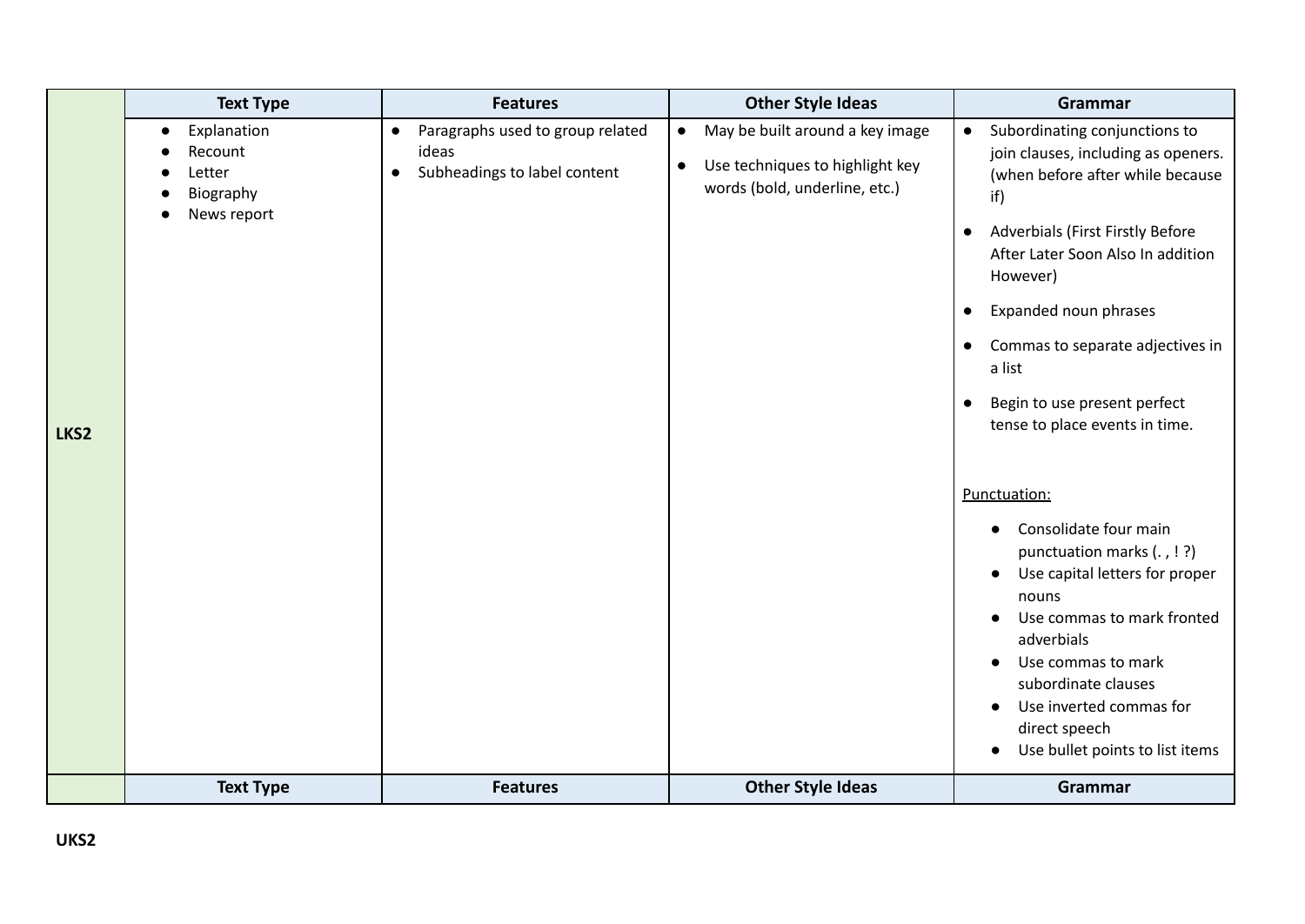| Report<br>$\bullet$<br>Recount<br>Biography<br>News report<br>Essay<br>● | Paragraphs used to group related ideas<br>Heading/subheadings<br>Use of technical vocabulary | May include a glossary<br>Sections may contain more than one<br>paragraph | Subordinating conjunctions in varied<br>positions (when before after while<br>because if although as)<br>Use expanded noun phrases to<br>inform<br>Use relative clauses to add further<br>detail<br>Begin to use passive voice to remain<br>formal or detached<br>Begin to use colons to link related<br>clauses<br>Adverbials (Meanwhile At first After<br>Furthermore Despite As a result<br>Consequently Due to For example) |
|--------------------------------------------------------------------------|----------------------------------------------------------------------------------------------|---------------------------------------------------------------------------|---------------------------------------------------------------------------------------------------------------------------------------------------------------------------------------------------------------------------------------------------------------------------------------------------------------------------------------------------------------------------------------------------------------------------------|
|                                                                          |                                                                                              |                                                                           | Punctuation<br>Brackets or dashes to<br>$\bullet$<br>explain technical vocabulary<br>Semicolons to punctuate<br>$\bullet$<br>complex lists<br>Colons to introduce lists or<br>$\bullet$<br>sections<br>Brackets or dashes to mark<br>$\bullet$<br>relative clauses<br>Secure use of commas to<br>mark clauses, including<br>opening subordinating<br>clauses                                                                    |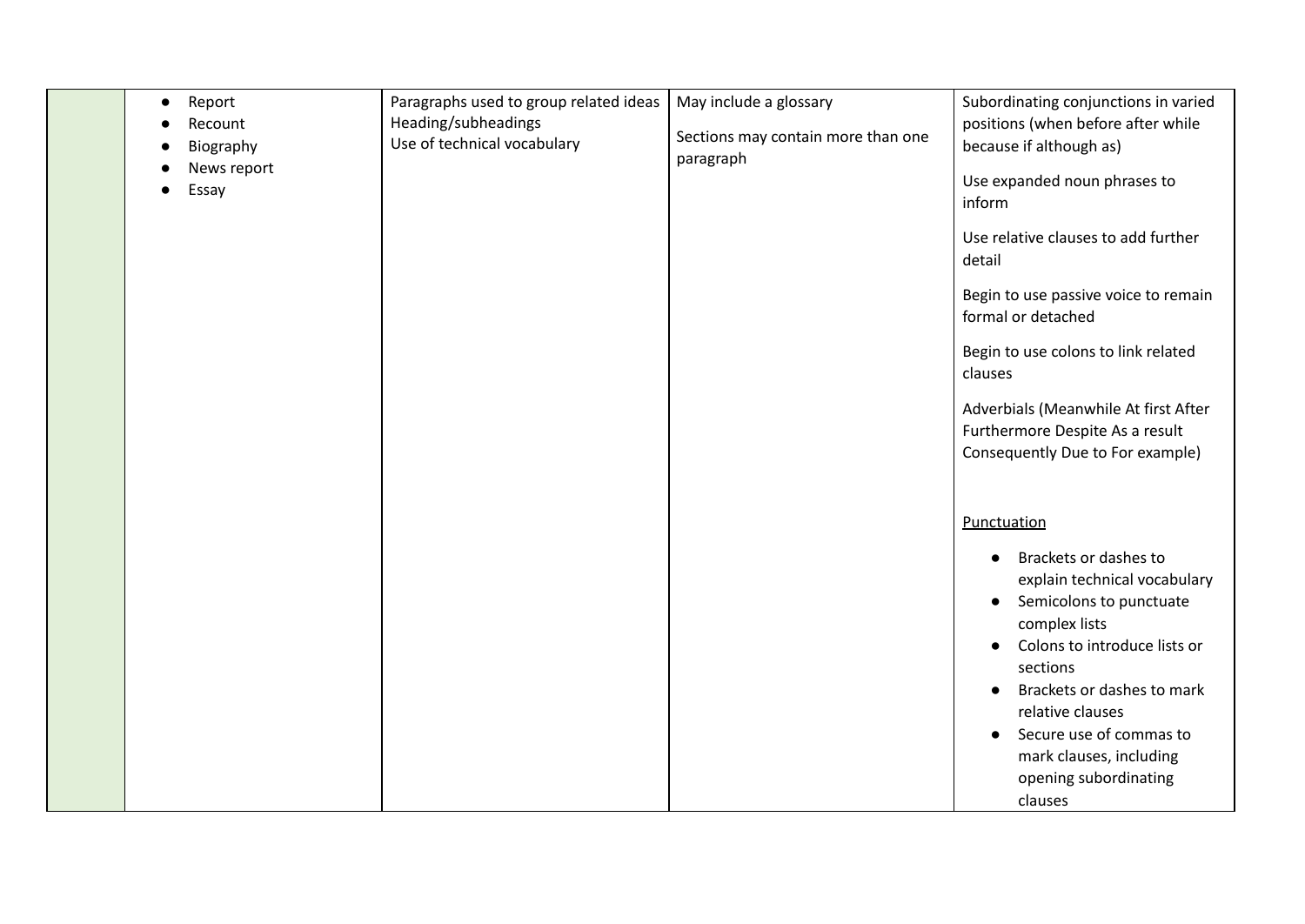|  |  | Begin to use colons &       |
|--|--|-----------------------------|
|  |  | semi-colons to mark clauses |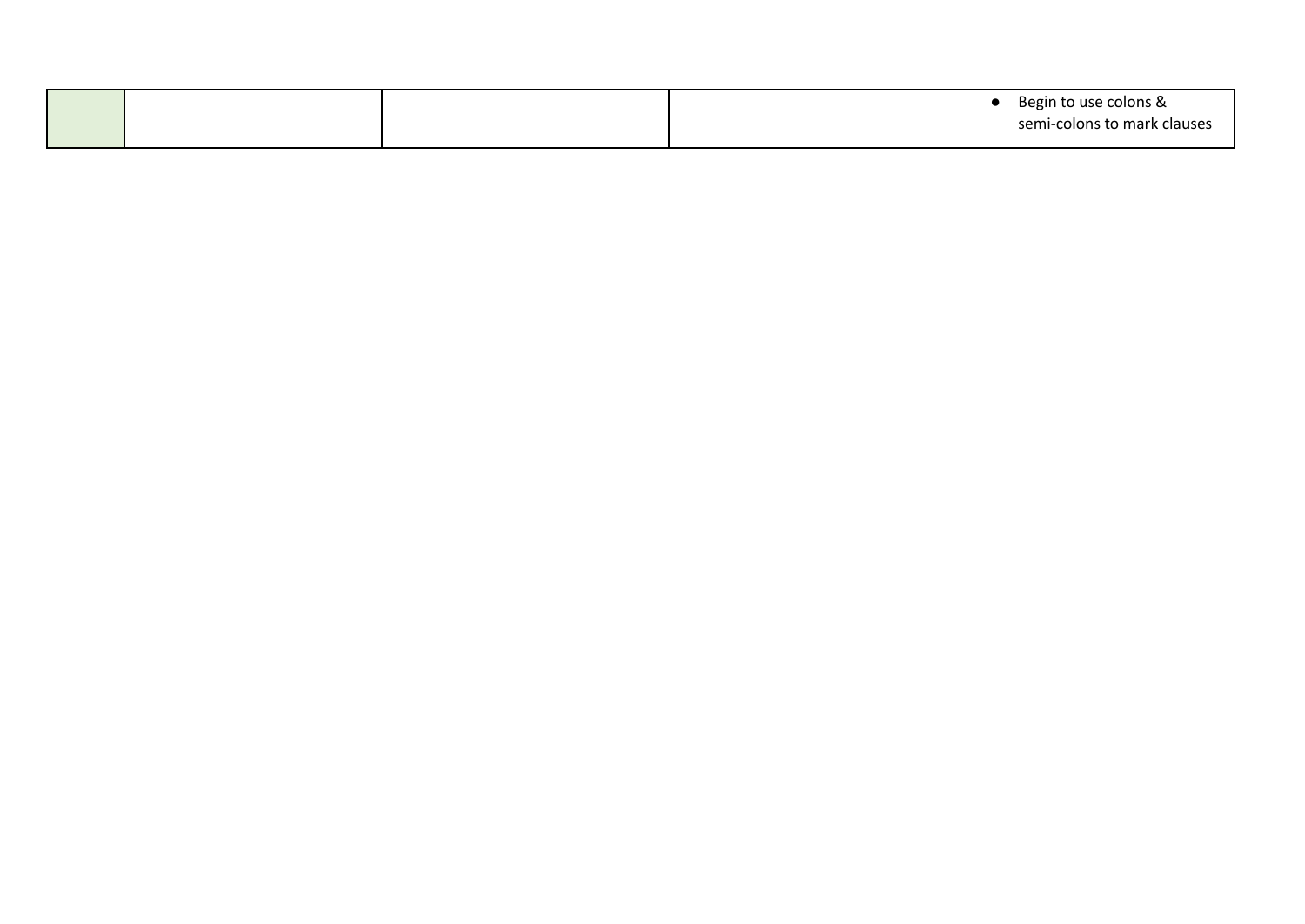|      | <b>Writing to Persuade</b>                             |                                                                                                                        |                                                                                                                   |                                                                                                                                                                                                                                                                                                                                                                                                                                                                                                                                                                                     |  |  |
|------|--------------------------------------------------------|------------------------------------------------------------------------------------------------------------------------|-------------------------------------------------------------------------------------------------------------------|-------------------------------------------------------------------------------------------------------------------------------------------------------------------------------------------------------------------------------------------------------------------------------------------------------------------------------------------------------------------------------------------------------------------------------------------------------------------------------------------------------------------------------------------------------------------------------------|--|--|
|      | <b>Text Type</b>                                       | <b>Features</b>                                                                                                        | <b>Other Style Ideas</b>                                                                                          | Grammar                                                                                                                                                                                                                                                                                                                                                                                                                                                                                                                                                                             |  |  |
| LKS2 | Advertising<br>$\bullet$<br>Letter<br>Speech<br>Poster | Use of 2nd person<br>$\bullet$<br>Planned repetition<br>Facts and statistics<br>Adjectives for positive<br>description | Link to oracy, especially for<br>$\bullet$<br>speeches<br>Use of colour and images,<br>especially for advertising | Use imperative verbs<br>$\bullet$<br>Use rhetorical questions<br>$\bullet$<br>Use nouns phrases<br>Use adverbials (First, Also, In<br>addition, However, On the<br>other hand, Therefore, In<br>conclusion)<br>Use subordinate clauses (if,<br>$\bullet$<br>because, unless, even if,<br>when)<br>Use coordinating<br>$\bullet$<br>conjunctions (but, so, and)<br>Punctuation:<br>Use of capital letters<br>Use of ? ! for rhetorical<br>questions or exclamatory<br>sentences<br>Use of commas for relative<br>$\bullet$<br>clauses, fronted adverbials<br>and subordinate clauses |  |  |
|      | <b>Text Type</b>                                       | <b>Features</b>                                                                                                        | <b>Other Style Ideas</b>                                                                                          | Grammar                                                                                                                                                                                                                                                                                                                                                                                                                                                                                                                                                                             |  |  |
| UKS2 | Advertising<br>Letter<br>Speech<br>Campaign            | Use of 2nd person<br>$\bullet$<br>Personal pronouns<br>Planned repetition<br>0<br>Facts and statistics<br>Hyperbole    | Link to oracy, especially for<br>$\bullet$<br>speeches<br>Use of colour and images,<br>especially for advertising | Use imperative and modal<br>$\bullet$<br>verbs<br>Use adverbials (Firstly,<br>$\bullet$<br>Furthermore, In addition,<br>However, Nevertheless,<br>Therefore, Consequently, In                                                                                                                                                                                                                                                                                                                                                                                                       |  |  |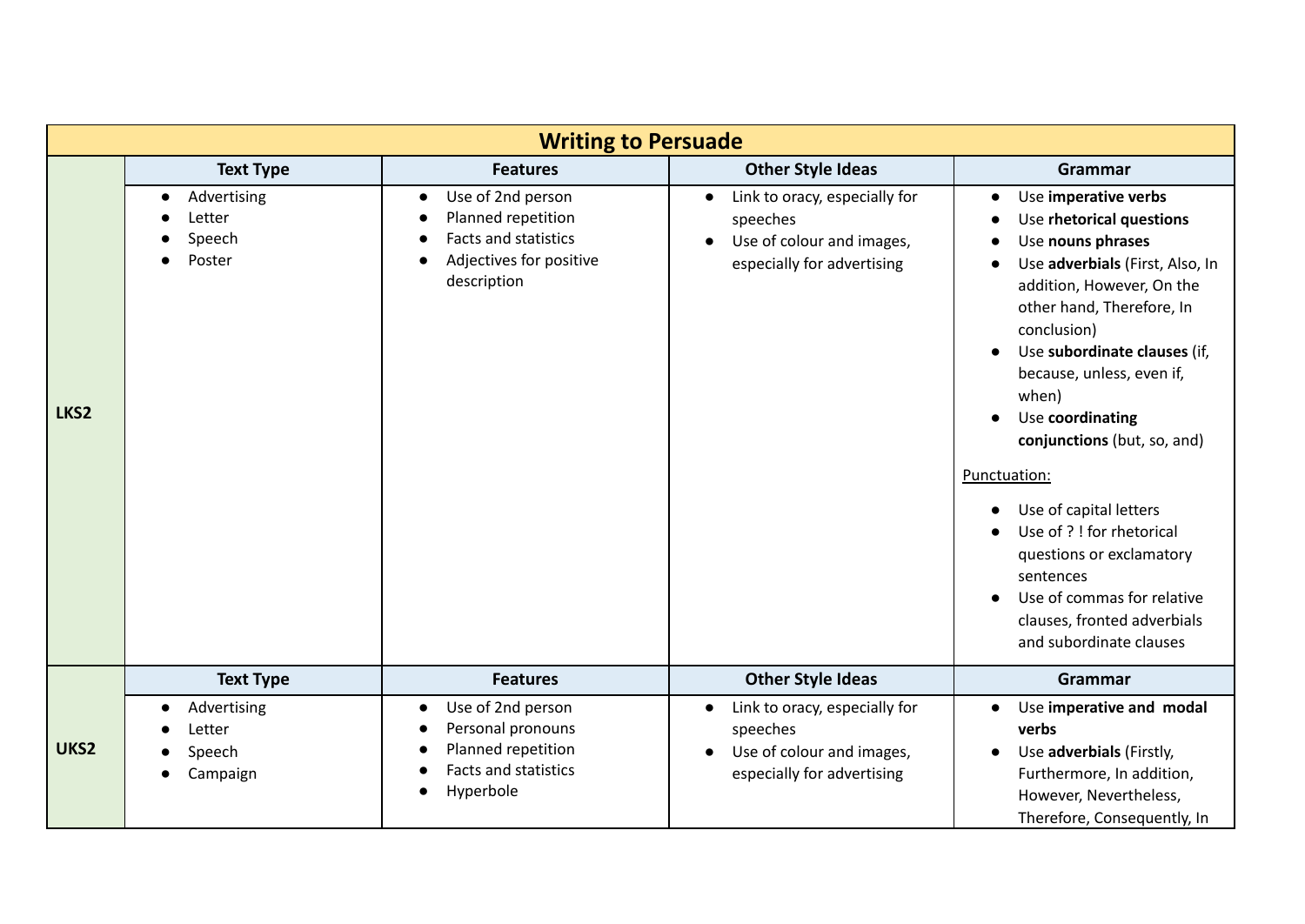|  |  | conclusion)<br>Use short sentences for<br>$\bullet$<br>emphasis<br>Use of subjunctive form<br>$\bullet$<br>Use of subordinate clauses<br>(if, because, although,<br>unless, since, even if, rather,<br>whereas, in order to,<br>whenever, whether)                                                      |
|--|--|---------------------------------------------------------------------------------------------------------------------------------------------------------------------------------------------------------------------------------------------------------------------------------------------------------|
|  |  | Punctuation:                                                                                                                                                                                                                                                                                            |
|  |  | Use of ? ! for rhetorical<br>$\bullet$<br>questions or exclamatory<br>sentences<br>Use of colons and<br>$\bullet$<br>semicolons to list features,<br>attractions, arguments<br>Use of brackets and dashes<br>$\bullet$<br>for parenthesis<br>Use of semicolons for<br>$\bullet$<br>structure repetition |